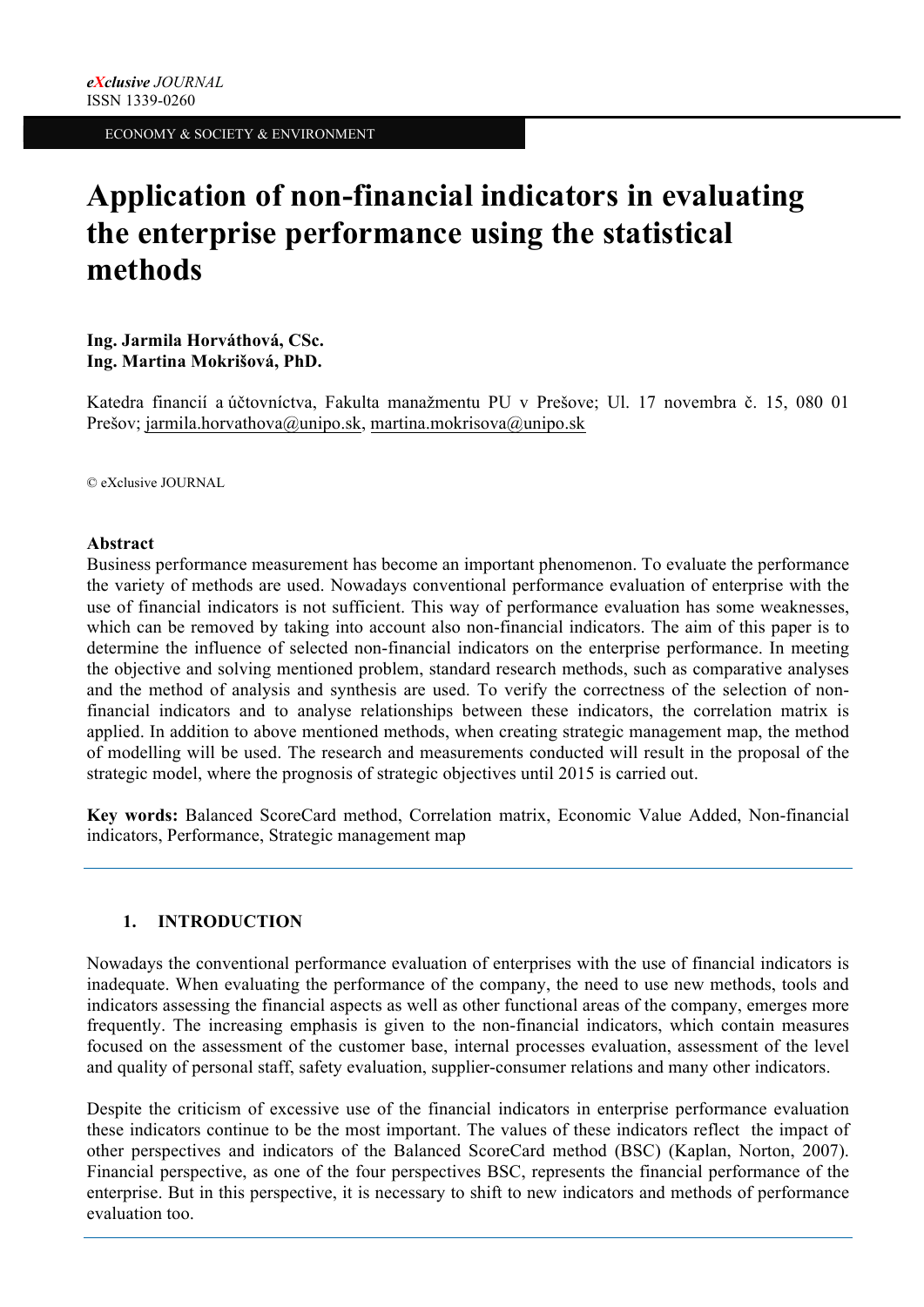### **2. THEORETICAL DEFINITION OF THE PROBLEM**

Currently the evaluation of the Slovak enterprise performance is applied with the use of three basic methods (Kislingerová, 2011)

- 1. Evaluation using the set of indicators usually from the five areas of evaluation liquidity, activity, capital structure, profitability and market value. These groups are mutually independent and they constitute a parallel set of indicators. Some of these measures are key Performance Indicators (*ROA – Return on Assets, ROE – Return on equity, Current liquidity, Interest coverage, Capital turnover*, etc.).
- 2. Evaluation with the use of set of indicators compiled as (arranged into) pyramidal decompositions, on the top of which is key synthetic indicator, as for example *ROA - Return on assets* or *ROE - Return on equity*. The latest pyramidal decomposition, developed in the Czech Republic is INFA model (Neumaierová, Neumaier, 2002).
- 3. Evaluation with the use of one synthetic indicator which connects partial indicators and other statistical data into a single unit – one of the prediction models  $(Z - score)$ . Taffler index, Credit score as well as the models of above mentioned authors - Inka Neumaierová and Ivan Neumaier – IN99, 01,05.)

These financial goals and measures represent focus point at which the goals and measures of other areas of business are targeted. Without considering the financial aspects of the business and without long-term profits the company would not exist. It is necessary to define objectives demonstrating the eligibility of future existence of the company, i.e. such capitalization of equity that in the view of other options represents the best solution. For this purpose, it is appropriate to use indicators of profitability and turnover, as well as indicators related to the liquidity of the company (Cash flow, Cash-to-cash, etc.). According to surveys conducted when implementing the system of performance evaluation in practice, among the most important performance measures occurred enterprise value measured by EVA - Economic Value Added, indicator FCF – Free Cash Flow, Return on assets, Liquidity, Cost ratio, Capital structure, WACC and other financial goals.

In the financial perspective it is important to monitor the satisfaction of the owners. In this context, it is necessary to measure the fulfilment of the most important objective – Net Present Value expressed by the EVA indicator. Model of corporate financial management INFA (Neumaierová, Neumaier, 2002) is the tool for value management in the financial perspective. It is a frame on which the other perspectives are based. Within the financial perspective the long-term as well as short-term enterprise performance measured by EVA indicator is monitored.

### **2.1 Selection of the appropriate financial objectives and indicators**

When choosing financial objectives and indicators into the financial perspective, we have to pay attention to two facts.

The first of them states that when evaluating financial performance only on the basis of indicator of net profit and derived ratios, we get inaccurate data. We can make mistakes in the field of strategic management or remuneration for the following reasons:

- *uncertainties from the accounting system (the precautionary principle, the accrual accounting system, etc.),*
- *the choice in the area of accounting procedures (form of depreciation, reserves, etc.),*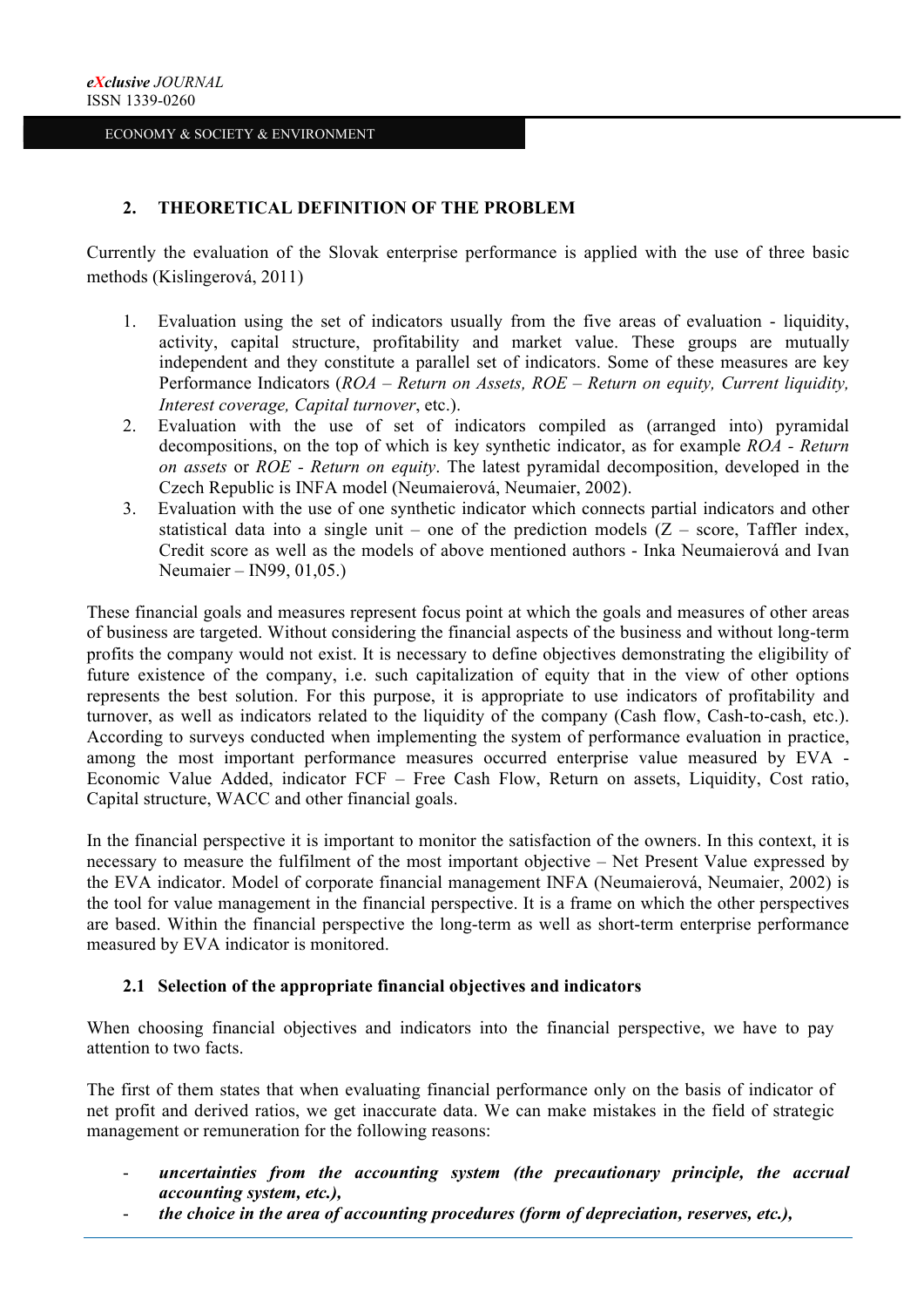### - *giving preference to the creditor`s claims over the demand of owners and other distortions.*

Therefore much more appropriate measure to evaluate the financial performance is the EVA (Economic Value Added) indicator reflecting the impact of the Cost of equity. It is in fact economic profit which evaluates the benefits for enterprise owners after paying the Rate of equity.

The second issue is related to the selection of financial targets. These targets may change during the life cycle of an enterprise and at every stage of this cycle different financial goal can be important. This fact should be taken into account in constructing the financial perspective of BSC. According to this, the enterprise sets financial goals ranging from aggressive growth to stability, closure and disposal. Simply we can say that there are three basic stages of the business life cycle: growth, expansion and mature (Kaplan, Norton 2007).

### **2.2 Why are financial indicators not sufficient?**

In all the above-mentioned evaluations, the financial indicators are dominant. The majority of these financial indicators are based on the financial accounting, which is established on accounting standards. These indicators are important for the measurement of financial performance, for tax purposes and also for capital markets (Kislingerová, 2011).

As the main weaknesses of these indicators are considered:

- most of the indicators are based on the historical data because they come from the financial statements, focus on these indicators leads to meeting short-term objectives and neglecting of long-term ones, connection to the strategy is missing, they often leads to thoughtless cost reduction at the expense of future development of the enterprise,
- these indicators do not affect any significant strategic areas, they are not suitable for forecasting the future development of the enterprise and formation of the corporate strategy, because they are considered to be lagging indicators,
- they are used to express objectives, particularly focusing on profitability, while there is a risk of customization of the results by enterprise management,
- some of them do not accept influence of environment, innovation, customer satisfaction, importance of intellectual capital, etc.,
- these indicators are often unreliable.

### **2.3 Non-financial indicators**

Above mentioned weaknesses of financial indicators can be removed by the use of non-financial ones. Application of non-financial indicators ensures incorporation of other areas and aspects of performance, which lead to long-term prosperity, to the measurement and management of performance. These indicators are considered to be leading indicators.

The establishment of non-financial indicators is closely related to the attempts to determine factors of the enterprise success. In the early 80s Peters and Waterman (1982) proposed eight factors leading to the business success, subsequently Chung, Daniel and Rockart designed also the critical factors of enterprise success. In the late 80s the Malcom Baldrige National Award, granted to excellent organizations in accordance with the seven criteria, was established in the USA. The aggregate concept of enterprises evaluation – the Balanced ScoreCard method - was introduced by Kaplan and Norton (2007). These authors added into assessment and measurement of performance also non-financial indicators in four perspectives. Resulting from their effort the strategic management map consisting of indicators of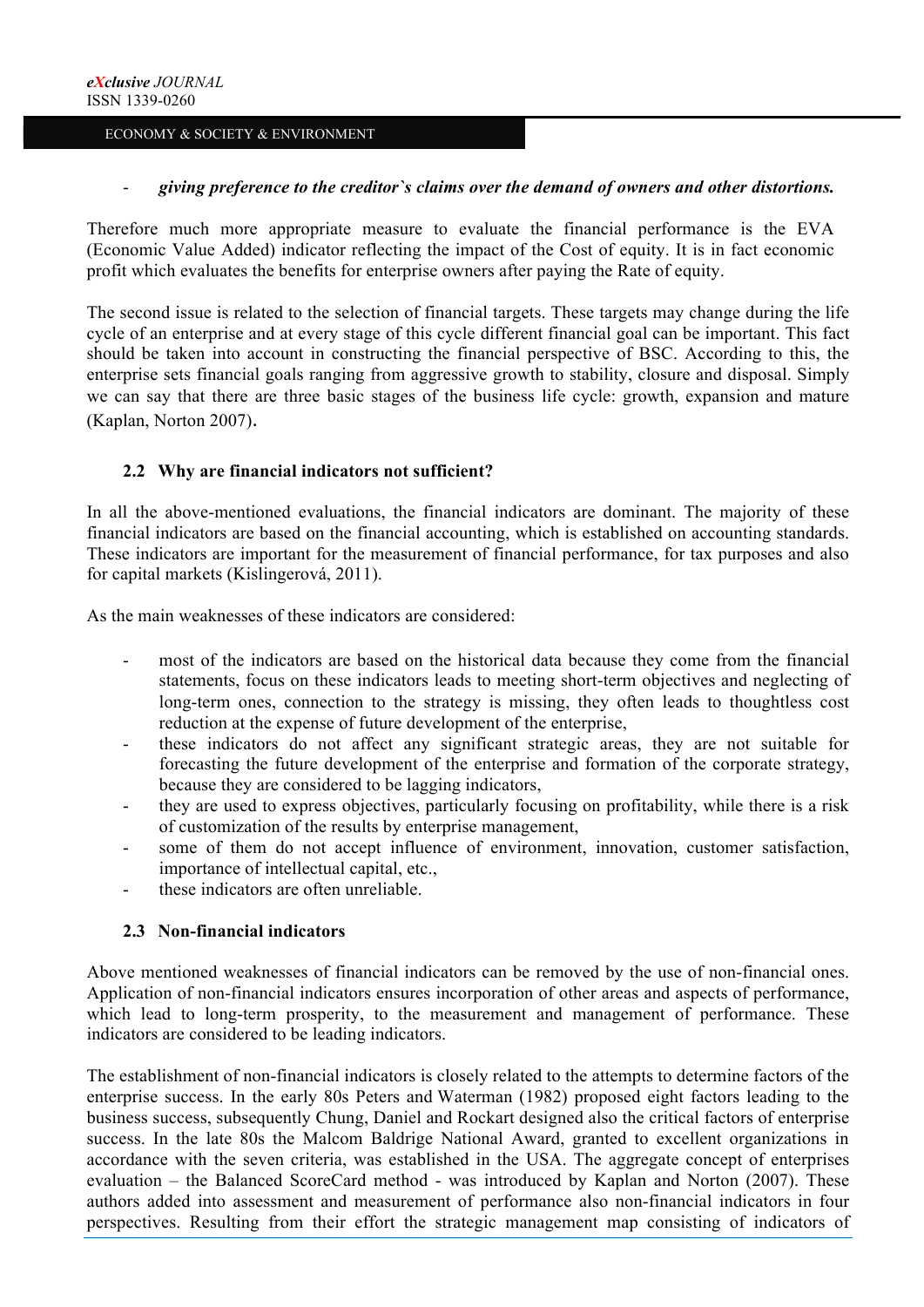.

### ECONOMY & SOCIETY & ENVIRONMENT

financial perspective, customer perspective, internal business processes perspective and perspective of learning and growth was constructed. This strategic management map contains not only the objectives but also their drivers. Another method of enterprise evaluation utilizing non-financial indicators is the method of Harry Pollak (2004). In the early 90s the recommendations for creating excellent organization were formulated and The European Quality Award was also awarded. EFOM - Excellence Model emerged from the BSC concept, which reveals the strengths and weaknesses in order to improve the position of enterprise in the global world and competition.

### **2.4 How to determine non-financial indicators**

The determination of the non-financial indicators has to be based on long-term goals and strategies of the enterprise. Particularly demanding is the measurability of these indicators. Mentioned indicators are classified into tangible indicators, which are measurable as for example increase in the number of customers, increase in market share, reducing the time of customer service and others. The most difficult is the measurement of the second group of indicators, so called intangible indicators, as for example innovation, corporate culture, customer satisfaction, customer loyalty and others. If we are not able to express some of these indicators in physical units, we have to choose different indicator.

### **2.5 The procedure for the selection of the indicators**

Measurement of the enterprise performance with the use of indicators can be divided into three phases, according to which we proceed in the presented contribution.

- 1. Identification of the key measurable performance indicators.
- 2. Indicators measurement.
- 3. The use of indicators to plan in practice.

Since there are various non-financial indicators, it is necessary to classify them by:

- enterprise market position brand, market growth, market share, product price, the proportion of new products,
- customers customer satisfaction, customer loyalty, the speed of orders fulfilment,
- innovation new products and services, quality of the products and services, technological support and others,
- productivity new technologies, environment,
- employees employees satisfaction, fluctuation, training and others.

Ittner and Larcker (2003) introduce the following method of selecting non-financial indicators:

- to propose causation strategy model and set out key areas and indicators,
- to examine enterprise databases and the location of non-financial indicators in these databases,
- to verify the model and the relationships in it,
- to constantly upgrade the model, particularly in relation to the external environment,
- to implement activities based on the results and to use outcomes in decision-making,
- to control the results constantly, mainly on the basis of ex-post analysis.

Implementation of new and progressive package of indicators represents investment into IT systems, which have to be connected to the number of databases.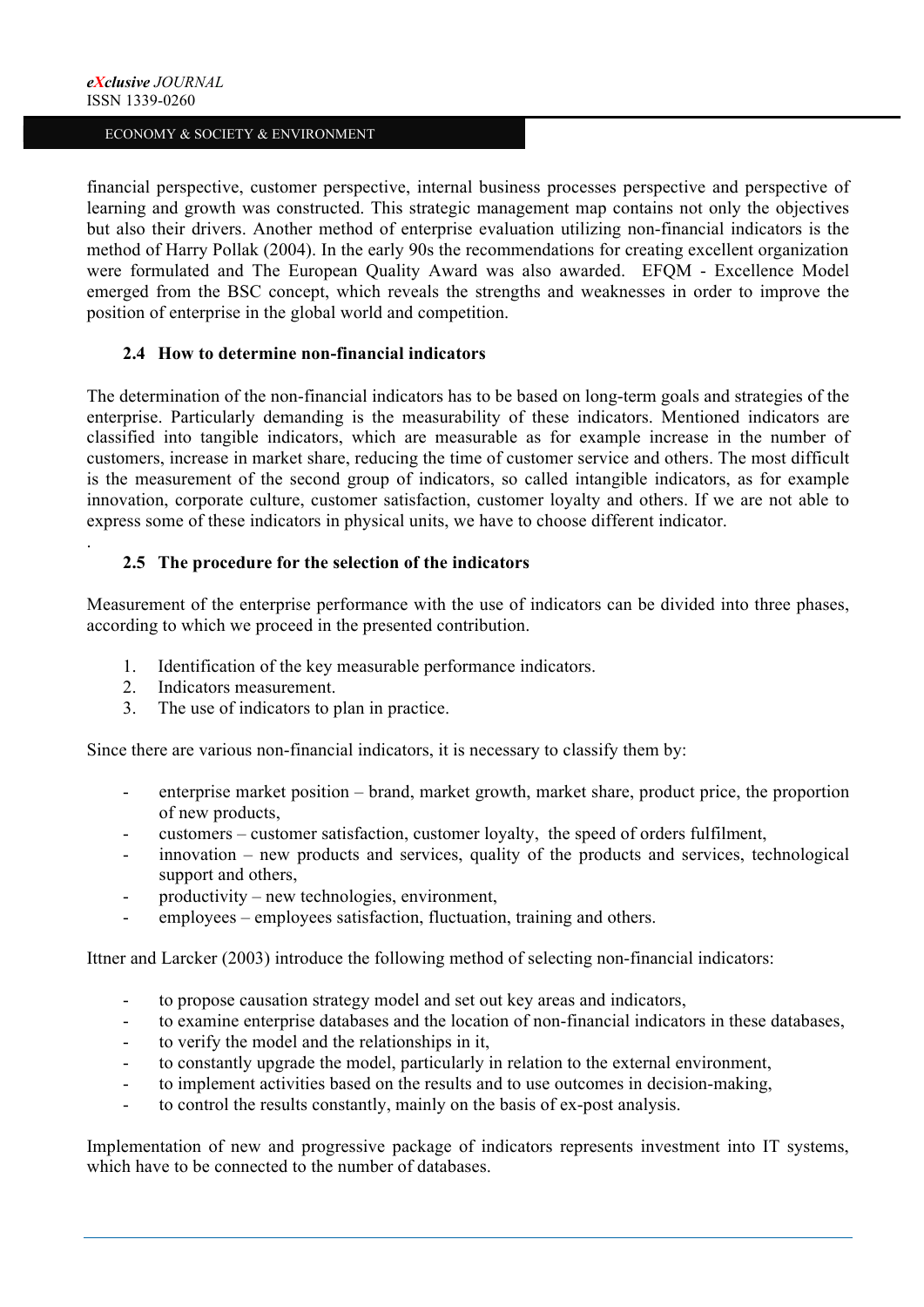# **3. DATA PROCESSING AND METHODS USED**

The sample for the performance calculation and evaluation consists of companies running a business within the energy industry, namely three companies active in the field of electricity distribution in the Slovak Republic with the largest share on this market. As a source of information web pages and annual reports of these companies (Východoslovenská distribučná, a.s.), (Západoslovenská distribučná, a.s.), (Stredoslovenská energetika, a.s.) as well as web page of "Regulatory Office for Network Industries" are used. Whereas these companies require not to publish the data provided, they will be mentioned in this contribution only as DIS1, DIS2 and DIS3.

In this paper we focus on determining the impact of the selected fundamental factors on the enterprise performance. We put emphasis on the selection and application of the non-financial indicators specific for the analysed industry. In the light of above-mentioned, the following scientific problem is formulated: ..Can the selection of non-financial indicators influence the final evaluation of enterprises performance"?

The choice of non-financial indicators influencing performance evaluation of the enterprise can be realized with the use of Balanced ScoreCard method (Kaplan, Norton, 1996), INFA model (Neumaierová, Neumaier, 2002), factor analysis (Grunwald, Holečková, 2009) and mathematical and statistical methods. Enterprise performance is measured and calculated with the use of the EVA indicator generally considered to be the top indicator of the enterprise performance evaluation. Established objectives and tasks are implemented with the use of mathematical and statistical methods.

For the transformation of the non-financial indicators and EVA indicator to the scores, the method of scoring is used. Each of the given indicators is assigned by corresponding number of points. The maximum score is 8 points. Indicators which fail to reach maximum number of points will be assigned the score with the use of formulas (1) and (2).

We calculate the scores of indicators, development of which should be growing, by putting the highest value of the indicator to the denominator of the equation (1).

$$
b_{ij} = \frac{x_{ij}}{x_{imax}} \times 8
$$
 (1)

We calculate the scores of indicators, development of which should be declining, by putting the lowest value of the indicator to the numerator of the equation (2):

$$
b_{ij} = \frac{x_{\text{imin}}}{x_{ij}} \times 8 \tag{2}
$$

Where

| $X_{ij}$ |  | is the value of the j-th explanatory variable associated with enterprise i |  |
|----------|--|----------------------------------------------------------------------------|--|
|----------|--|----------------------------------------------------------------------------|--|

 $x<sub>imax</sub>$  is the highest value of the j-th explanatory variable assessed by 8 points, it refers to the indicators, development of which should be growing

- $x_{\text{imin}}$  is the lowest value of the j-th explanatory variable assessed by 8 points, it refers to the indicators, development of which should be declining
- $b_{ii}$  is the score of the enterprise i for the j-th explanatory variable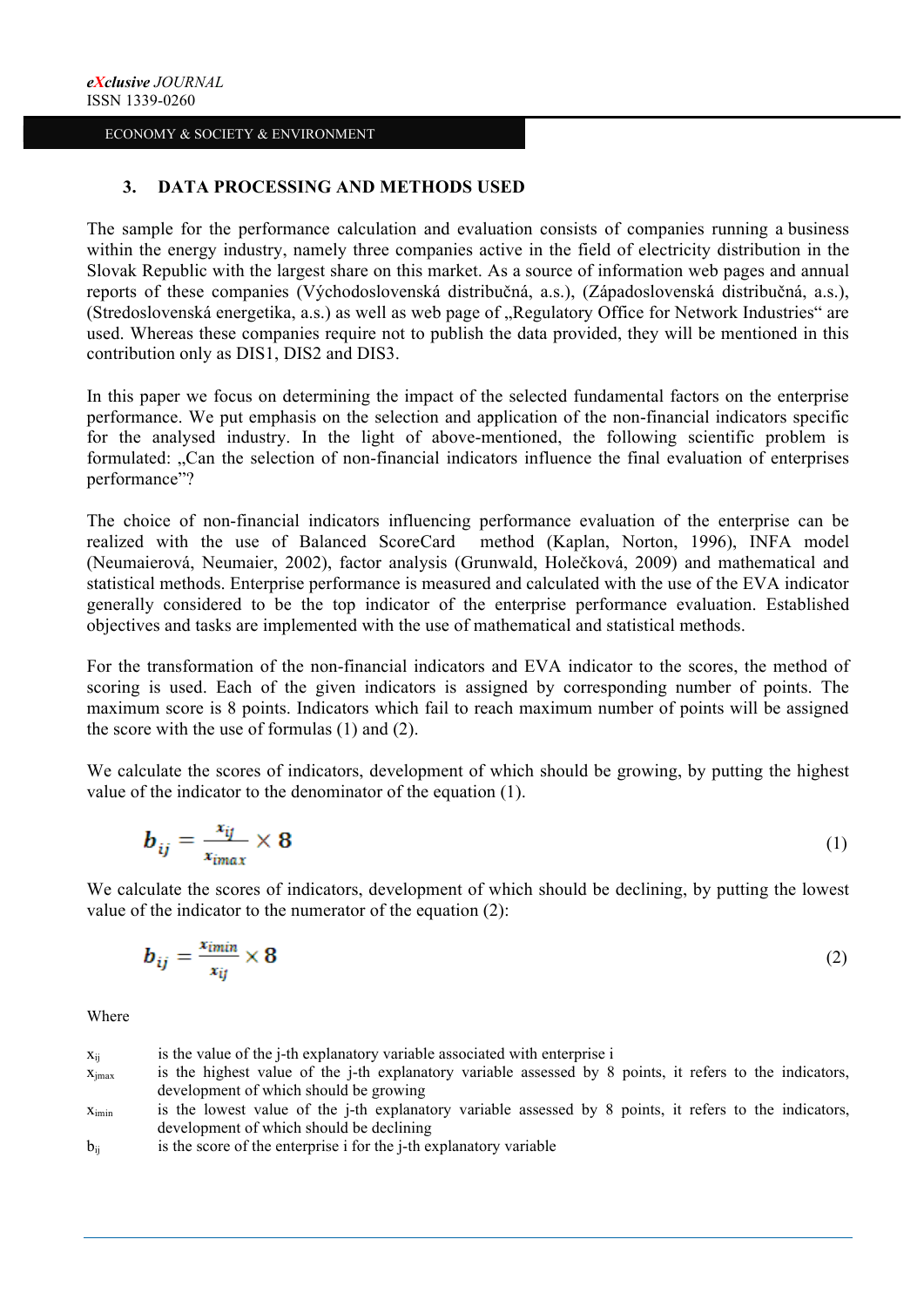To assess the impact of the selected non-financial indicators on the EVA indicator the correlation matrix is applied. Its results are used to determine key non-financial indicators involved in the financial performance development of the selected companies.

Individual correlation matrices are processed with the use of software Statistica. This software in each of correlation matrices marks the correlations, in which P values are less than significance level of 0.05. In these cases we reject the null hypothesis  $H_{0x}$  in favour of the alternative hypothesis  $H_{1x}$ . Therefore we conclude that the studied linear relationship between given variables is statistically significant.

In meeting the target and solving the problem, other standard methods of research are used, such as comparative analysis, logic and the methods of analysis and synthesis. In addition to above mentioned methods, when creating strategic management map the method of modelling is applied.

In accordance with the stated objective and mentioned methods of solution, four scientific hypotheses were set up. These hypotheses were tested with the use of correlation matrix.

- $H<sub>01</sub>$ : There is no statistically significant linear relationship between selected non-financial indicators.
- $H<sub>11</sub>$ : There is statistically significant linear relationship between selected non-financial indicators.
- $H<sub>02</sub>$ : There is no statistically significant linear relationship between selected non-financial indicators and the EVA indicator.
- $H_{12}$ : There is statistically significant linear relationship between selected non-financial indicators and the EVA indicator.

### **4. RESULTS AND DISCUSSION**

The first step in our research was the identification of the key non-financial performance indicators in terms of the selection procedure of non-financial measures. Since the energy industry and specifically companies active in the field of electricity distribution represented our research sample, we selected sectoral indicators of those companies as the non-financial indicators. The correctness of the selection of these indicators was verified using the correlation matrix (Table 4). When selecting indicators we have complied with the measures classification in accordance with the theory of Kaplan and Norton (2007). Selected set of indicators is given in Table 1.

| <b>Evaluated area</b>    | <b>Indicators</b>                                                                                                    | Unit of<br>measure        | Rationale for the selection                                                   |
|--------------------------|----------------------------------------------------------------------------------------------------------------------|---------------------------|-------------------------------------------------------------------------------|
| Financial<br>perspective | Cost consumption $(CC)$                                                                                              | $E\$ {Point of}<br>supply | Key performance indicator in<br>of the financial<br>terms<br>perspective      |
| Financial<br>perspective | Return on investment (ROI)                                                                                           | Ratio                     | Key performance indicator in<br>the financial<br>of<br>terms<br>perspective   |
| Customer<br>perspective  | Point of supply profitability (PSP)                                                                                  | $\%$                      | Key performance indicator in<br>the<br>customer<br>terms<br>οf<br>perspective |
| Customer<br>perspective  | Tariff for electricity distribution without<br>losses including electricity transmission -<br>Voltage level My (TED) | $\epsilon$ /MWh           | Key performance indicator in<br>the<br>οf<br>customer<br>terms<br>perspective |

Table 1 Selection of non-financial indicators for performance assessment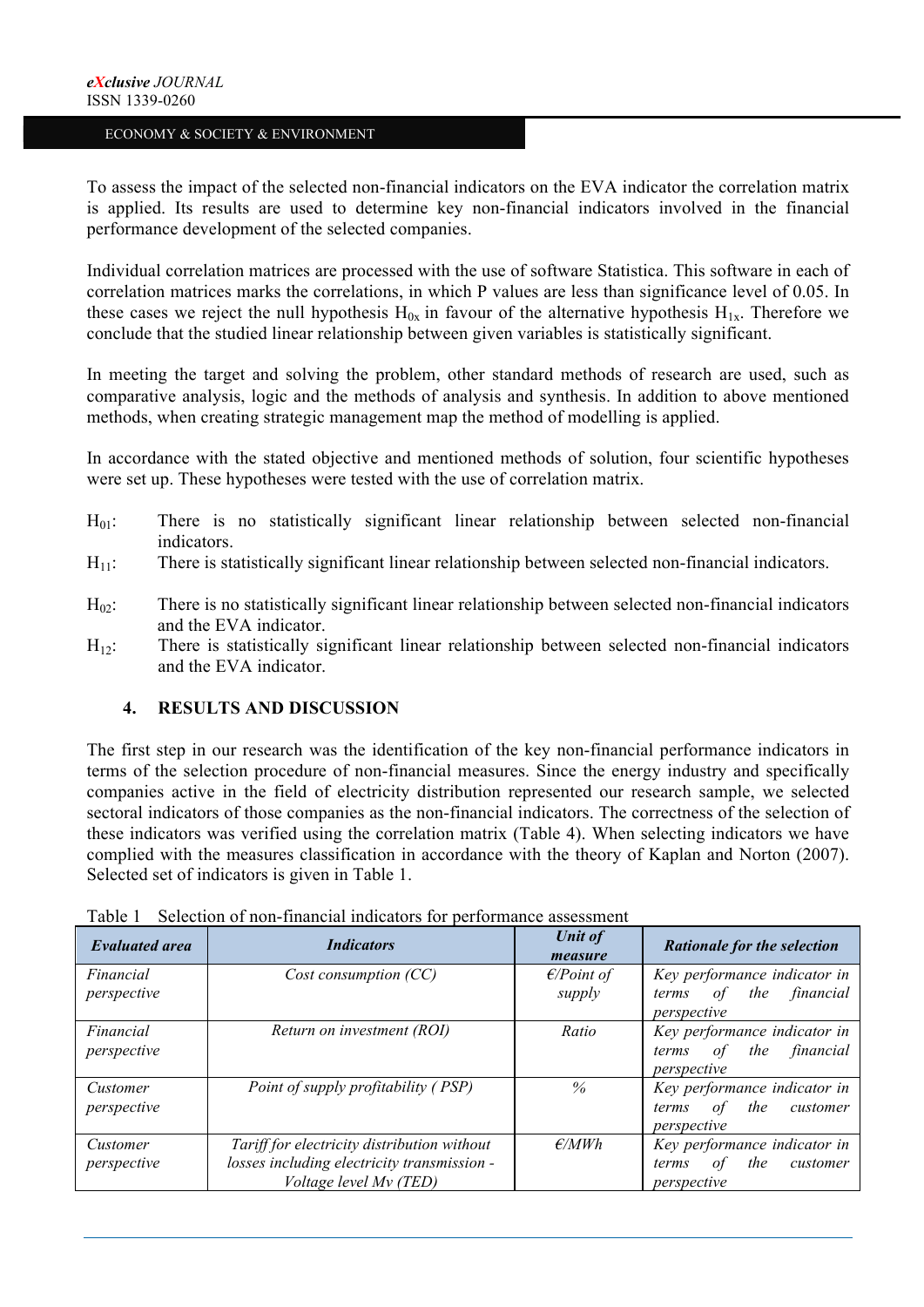#### *eXclusive JOURNAL* ISSN 1339-0260

### ECONOMY & SOCIETY & ENVIRONMENT

| Internal<br>perspective<br>of<br>BSC       | Energy efficiency of electricity distribution<br>(EE)                                                        | $\%$                       | Key performance indicator in<br>the<br>internal<br>οf<br>terms<br><i>perspective of BSC</i> |
|--------------------------------------------|--------------------------------------------------------------------------------------------------------------|----------------------------|---------------------------------------------------------------------------------------------|
| Internal<br>perspective<br>of<br>BSC       | Share of losses in the electricity distribution<br>(SL)                                                      | %                          | Key performance indicator in<br>the<br>of<br>internal<br>terms<br>perspective of BSC        |
| Internal<br>of<br>perspective<br>BSC       | Average interruption duration of electricity<br>distribution to point of supply $-Voltage$<br>level Mv (AID) | Minutes/Point<br>of supply | Key performance indicator in<br>of<br>the<br>internal<br>terms<br><i>perspective of BSC</i> |
| Perspective<br>of<br><b>BSC</b> potentials | Number of failure to comply with standard<br>of quality events to recorded events (NFRE)                     | $\%$                       | Key performance indicator in<br>terms of the perspective of<br><b>BSC</b> potentials        |
| Perspective<br>of<br><b>BSC</b> potentials | Number of failure to comply with standard<br>of quality events to employee (NFE)                             | Number/Employ<br>ee        | Key performance indicator in<br>terms of the perspective of<br><b>BSC</b> potentials        |
| Perspective<br>οf<br><b>BSC</b> potentials | Employee labor productivity (ELP)                                                                            | E/Emplovee                 | Key performance indicator in<br>terms of the perspective of<br><b>BSC</b> potentials        |

*Source: Own processing*

These indicators met the condition of measurability (Table 2) as well as condition of ensuring mutual relations between indicators (Table 4). This file consists of indicators reporting significant relationships of mutual dependence. The only indicator showing no relationship with non-financial indicators in the file is *Return on investment*; however, this indicator affects overall enterprise performance.

| Table 2 Values of the selected non-financial indicators |  |  |
|---------------------------------------------------------|--|--|
|                                                         |  |  |

| <b>Indicators</b>                                                           | <i>DIS1</i> | <i>DIS1</i> | DIS2   | DIS2   | DIS3    | DIS3     |
|-----------------------------------------------------------------------------|-------------|-------------|--------|--------|---------|----------|
|                                                                             | 2010        | 2011        | 2010   | 2011   | 2010    | 2011     |
| Cost consumption                                                            | 0.42        | 0.56        | 0.29   | 0.36   | 0.13    | 0.16     |
| Return on investment                                                        | 0.54        | 0.40        | 0.52   | 0.42   | 0.46    | 0.48     |
| Point of supply profitability                                               | 5.80        | 10.24       | 15.18  | 17.89  | 30.77   | 33.71    |
| Tariff for electricity distribution<br>without losses including electricity | 13.38       | 13.35       | 17.00  | 16.91  | 9.49    | 9.31     |
| transmission - Voltage level Mv<br>Energy efficiency of electricity         |             |             |        |        |         |          |
| distribution                                                                | 93.33       | 94.13       | 90.48  | 92.08  | 91.55   | 91.87    |
| Share of losses in the electricity<br>distribution                          | 6.54        | 5.74        | 9.30   | 7.70   | 8.33    | 7.99     |
| Average interruption duration of<br>electricity distribution to point of    |             |             |        |        |         |          |
| $supply - Voltage level My$                                                 | 419.57      | 206.57      | 526.71 | 484.57 | 251.98  | 42.21    |
| Number of failure to comply with<br>standard of quality events to recorded  |             |             |        |        |         |          |
| events                                                                      | 2.05        | 4.06        | 2.52   | 1.59   | 1.14    | 0.44     |
| Number of failure to comply with<br>standard of quality events to employee  | 598.00      | 522.00      | 483.00 | 251.00 | 650.00  | 148.00   |
| Employee labour productivity                                                | 1 003.83    | 1 129.10    | 850.52 | 980.88 | 3 457.7 | 3 048.71 |

*Source: Own processing*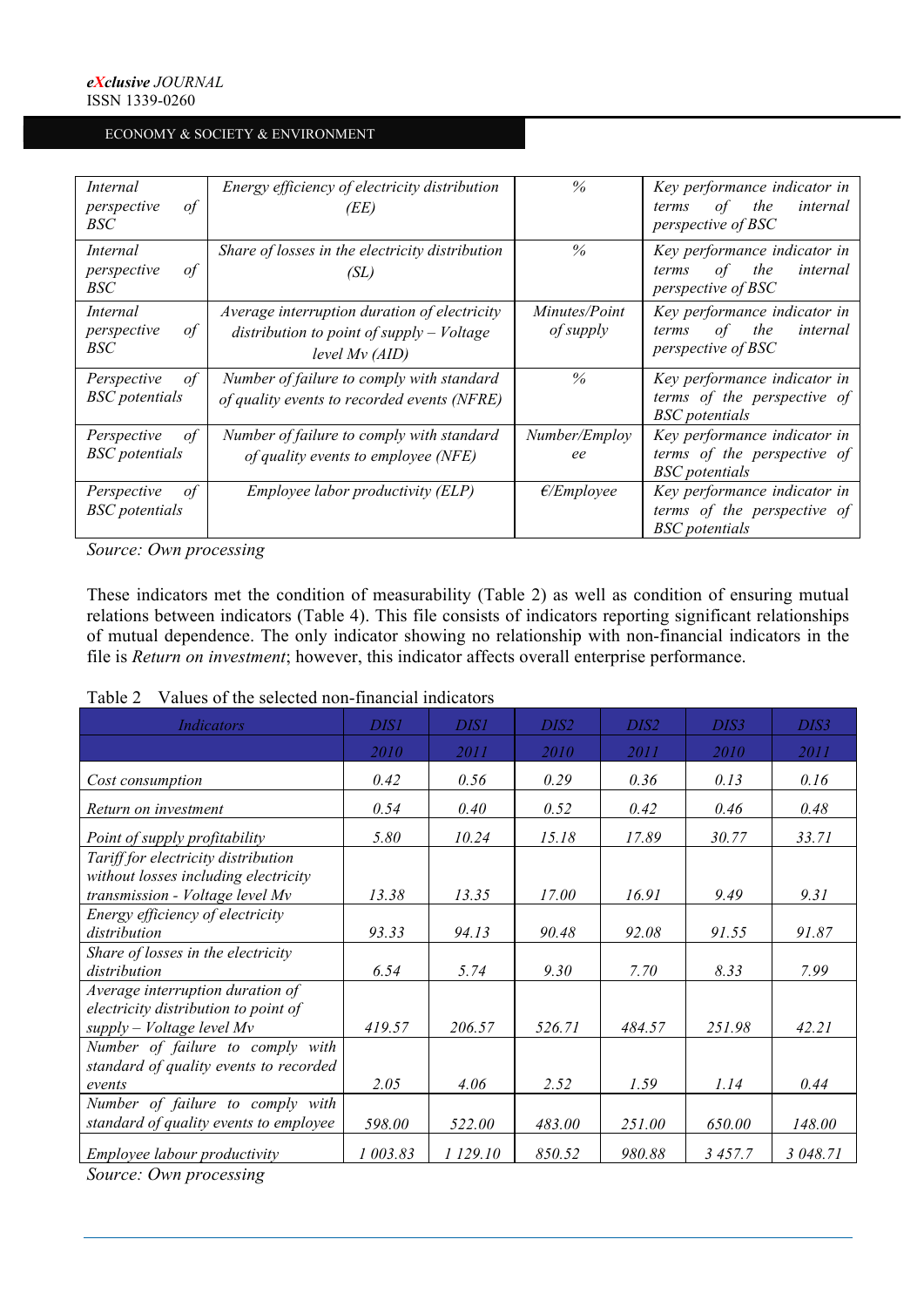Values of selected indicators were transformed to the scores. The total scores of the enterprises demonstrate that the best performance, assessed with the use of non-financial indicators, achieved enterprise DIS3. This enterprise in each of the selected indicators achieved nearly 8 points. Worst evaluated indicator for this company is indicator *Share of losses in the electricity distribution*. The lowest score of 37 points was achieved by enterprise DIS 2.

| <b>Indicators</b>                                                                                              | <b>DIS1</b>    | <b>DIS1</b>    | DIS2           | DIS <sub>2</sub> | DIS3           | DIS3 |
|----------------------------------------------------------------------------------------------------------------|----------------|----------------|----------------|------------------|----------------|------|
|                                                                                                                | 2010           | 2011           | 2010           | 2011             | 2010           | 2011 |
| Cost consumption                                                                                               | 3              | 2              | 4              | 3                | 8              | 7    |
| Return on investment                                                                                           | 6              | 8              | 6              | 8                | 7              | 7    |
| Point of supply profitability                                                                                  | 1              | $\overline{2}$ | $\overline{4}$ | $\overline{4}$   | 7              | 8    |
| Tariff for electricity distribution<br>without losses including electricity<br>transmission - Voltage level Mv | 6              | 6              | $\overline{4}$ | $\overline{4}$   | 8              | 8    |
| Energy efficiency of electricity<br>distribution                                                               | 8              | 8              | 8              | 8                | 8              | 8    |
| Share of losses in the electricity<br>distribution                                                             | 7              | 8              | 5              | 6                | 6              | 6    |
| Average interruption duration of<br>electricity distribution to point of<br>$supply - Voltage level My$        | 1              | $\overline{2}$ | $\mathbf{1}$   | 1                | 1              | 8    |
| Number of failure to comply with<br>standard of quality events to recorded<br>events                           | $\overline{2}$ | 1              | $\mathbf{1}$   | $\overline{2}$   | 3              | 8    |
| Number of failure to comply with<br>standard of quality events<br>to<br>employee                               | 2              | $\overline{2}$ | $\overline{2}$ | 5                | $\overline{c}$ | 8    |
| Employee labour productivity                                                                                   | $\overline{2}$ | $\mathcal{L}$  | $\mathfrak{D}$ | $\mathfrak{D}$   | 8              | 7    |
| <b>Score</b>                                                                                                   | 38             | 40             | 37             | 43               | 58             | 75   |

Table 3 The scores of selected non-financial indicators

*Source: Own processing*

We applied correlation matrix to analyse relationships between indictors. Correlation matrix pointed out the significant dependencies between the indicators. Statistically significant relationship is between the indicators *Cost consumption* and *Point of supply profitability*, *Cost consumption* and *Number of failure to comply with standard of quality events to recorded events*. Between the indicators *Point of supply profitability* and *Employee labour productivity* is the same relationship, while *Employee labour productivity* shows also dependence with *Tariff for electricity distribution without losses*. Statistically significant linear relationship is between the indicators *Energy efficiency of electricity distribution* and *Share of losses in the electricity distribution -* it stands to reason because the losses in the electricity distribution negatively influence energy efficiency. Selected indicators do not show statistically significant linear relationship with EVA indicator, but correlation coefficients are sufficiently high. It can be concluded that there is relationship, but non-linear.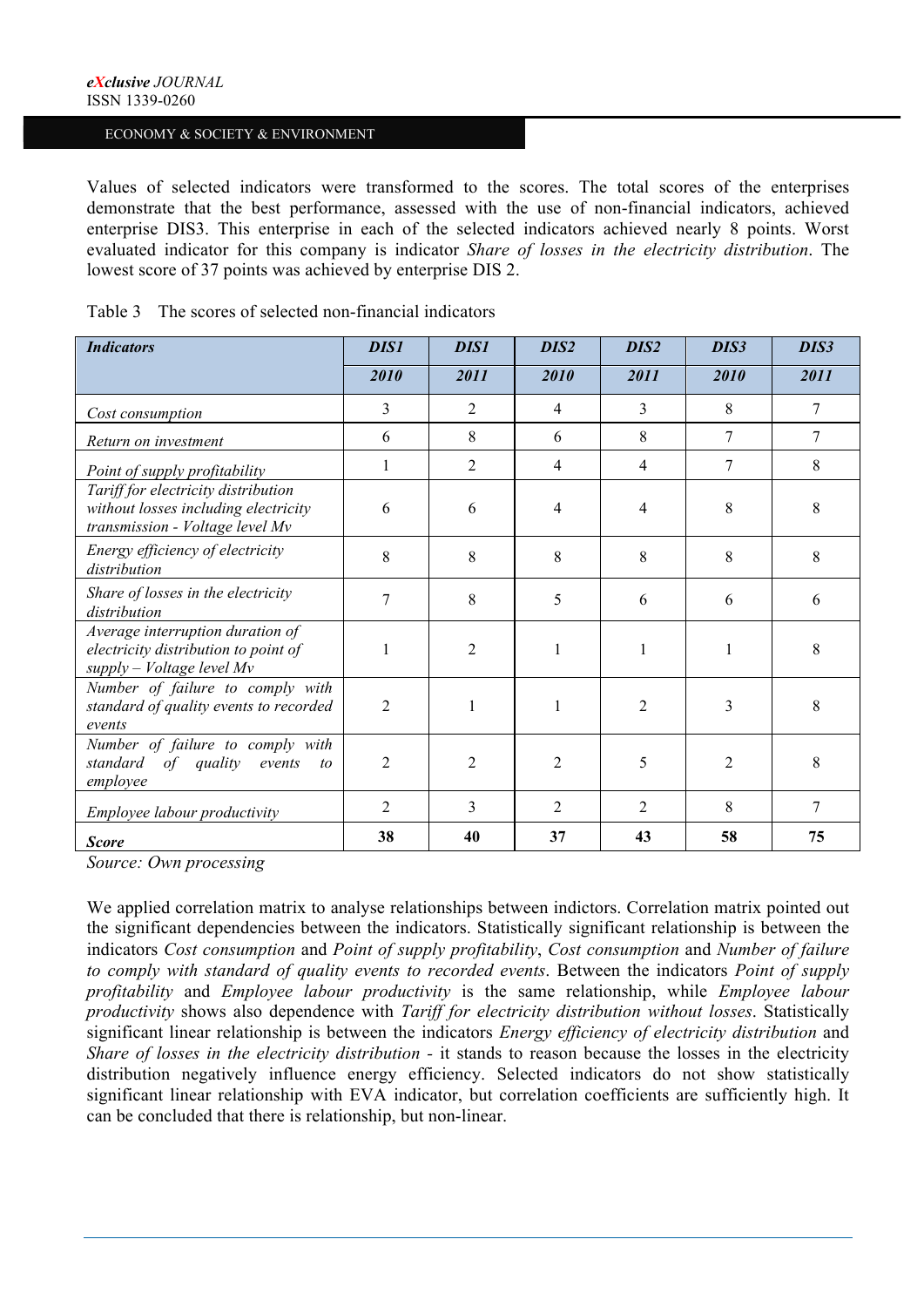|             | Correlation (non-financial indicators)<br>Marked correlations are significant at the level $p < 0.05000$ N=6 |             |                                                     |                            |           |                          |                                                                |                 |            |                    |            |  |
|-------------|--------------------------------------------------------------------------------------------------------------|-------------|-----------------------------------------------------|----------------------------|-----------|--------------------------|----------------------------------------------------------------|-----------------|------------|--------------------|------------|--|
|             |                                                                                                              |             |                                                     |                            |           |                          |                                                                |                 |            |                    |            |  |
|             | CC                                                                                                           | <b>ROI</b>  | <b>PSP</b>                                          | <b>TED</b>                 | EE        | <b>SL</b>                | AID                                                            | <b>NFRE</b>     | <b>NFE</b> | <b>ELP</b>         | <b>EVA</b> |  |
| CC          | 1.0000                                                                                                       | $-0.2924$   | $-.8774$                                            | .5158                      | .7553     | $-.7715$                 | .2671                                                          | .8655           | .2068      | $-.7940$           | .6889      |  |
|             | $n = -1$                                                                                                     | $p = 574$   | $ p=.022 p=.295 p=.082 p=.072 p=.609 p=.026 p=.694$ |                            |           |                          |                                                                |                 |            | $ p=0.059 p=.130$  |            |  |
| <b>ROI</b>  | $-.2924$                                                                                                     | 1.0000      | $-1365$                                             | .0052                      | $-.3720$  | .3788                    | .2917                                                          | $-2949$         | .2180      | $-.0600$           | $-.4464$   |  |
|             | $p = 574$                                                                                                    | $p =$ ---   |                                                     |                            |           |                          | $p=.796$ $p=.992$ $p=.468$ $p=.459$ $p=.575$ $p=.570$ $p=.678$ |                 |            | $ p=910 p=.375$    |            |  |
| <b>PSP</b>  | $-.8774$                                                                                                     | $-1365$     | 1.0000                                              | $-.6536$                   | $-.5175$  | .5334                    | $-.5935$                                                       | $-.7632$        | $-4123$    | .8945              | $-.6318$   |  |
|             | $p = 0.022$                                                                                                  | $ p=.796 $  | $ p=---$                                            | $ p=159 p=.293$            |           |                          | $ p=276 p=.214 p=.077 p=.417$                                  |                 |            | $ p=016 p=.178$    |            |  |
| <b>TED</b>  | .5158                                                                                                        | .0052       | $-.6536$                                            | 1.0000                     | $-1272$   | .0989                    | .8647                                                          | .4740           | $-.0418$   | $-.8977$           | .3512      |  |
|             | $p = 295$                                                                                                    | $ p=.992$   | $p=.159$ $ p=---$                                   |                            |           | $ p=.810 p=.852 p=.026 $ |                                                                | $ p=342 p=.937$ |            | $ p=015 p=.495$    |            |  |
| EE          | .7553                                                                                                        | $-.3720$    | $-.5175$                                            | $-.1272$                   | 1.0000    | $-.9995$                 | $-.2845$                                                       | .5227           | .1885      | $-.2525$           | .6126      |  |
|             | $p = 0.082$                                                                                                  | $p = 468$   | $p = 293$                                           | $ p=.810$                  | $ p=---$  | $p=.000$ $p=.585$        |                                                                | $p = 287$       | $ p=.721 $ | $p=.629$           | $ p=196$   |  |
| <b>SL</b>   | $-.7715$                                                                                                     | .3788       | .5334                                               | .0989                      | $-.9995$  | 1.0000                   | .2642                                                          | $-.5342$        | $-1777$    | .2779              | $-.6220$   |  |
|             | $p = 072$                                                                                                    | $p = 459$   |                                                     | $ p=276 p=.852 p=.000 $    |           | $ p=---$                 | $ p=.613 p=.275$                                               |                 | $ p=.736 $ | $ p=594 p=.187$    |            |  |
| <b>AID</b>  | .2671                                                                                                        | .2917       | -.5935                                              | .8647                      | $-.2845$  | .2642                    | 1.0000                                                         | .2595           | .2742      | $-.7208$           | .3860      |  |
|             | $p=.609$                                                                                                     | $ p=0.575 $ |                                                     | $p=.214$ $p=.026$ $p=.585$ |           | $ p=.613 p=---$          |                                                                | $ p=620 p=.599$ |            | $p=.106$ $p=.450$  |            |  |
| <b>NFRE</b> | .8655                                                                                                        | $-2949$     | $-.7632$                                            | .4740                      | .5227     | $-.5342$                 | .2595                                                          | 1.0000          | .4421      | $-.6723$           | .5952      |  |
|             |                                                                                                              |             | $ p=.026 p=.570 p=.077 p=.342 p=.287$               |                            |           |                          | $ p=275 p=.620 p=---$                                          |                 | $p = 380$  | $ p=144$ $ p=.213$ |            |  |
| <b>NFE</b>  | .2068                                                                                                        | .2180       | $-4123$                                             | $-.0418$                   | .1885     | $-1777$                  | .2742                                                          | .4421           | 1.0000     | $-.0704$           | .5137      |  |
|             | $p = 694$                                                                                                    | $ p=.678$   | $ p=.417 p=.937$                                    |                            | $ p=.721$ | $ p=736 p=.599 $         |                                                                | $ p=380 p=-$    |            | $p = 895$          | $ p=297$   |  |
| <b>ELP</b>  | $-0.7940$                                                                                                    | $-.0600$    | .8945                                               | $-.8977$                   | $-.2525$  | .2779                    | $-.7208$                                                       | $-.6723$        | $-.0704$   | 1.0000             | $-.4598$   |  |
|             | $p = 0.059$                                                                                                  | $ p=.910$   | $ p=.016$                                           | $ p=0.015 $                | $p=.629$  |                          | $ p=0.594 p=0.106 p=0.144 p=0.895$                             |                 |            | $p = - -$          | $p = 359$  |  |
| <b>EVA</b>  | .6889                                                                                                        | $-4464$     | $-.6318$                                            | 3512                       | .6126     | $-.6220$                 | .3860                                                          | .5952           | .5137      | $-.4598$           | 1.0000     |  |
|             | $p = 130$                                                                                                    | $ p=375$    |                                                     |                            |           |                          | $ p=178 p=.495 p=.196 p=.187 p=.450 p=.213 p=.297$             |                 |            | $p = 359$          | $p = - -$  |  |

| Table 4 The correlation matrix for non-financial indicators |  |  |
|-------------------------------------------------------------|--|--|
|                                                             |  |  |

*5. Source: Own processing*

# **5.1 The procedure for the selection of the indicators**

In terms of the theory of Ittner and Larcker (2003), who introduced the way of the selection and application of non-financial indicators, the selection and verification of the indicator`s choice is followed by the formation of a strategic model (Figure 1).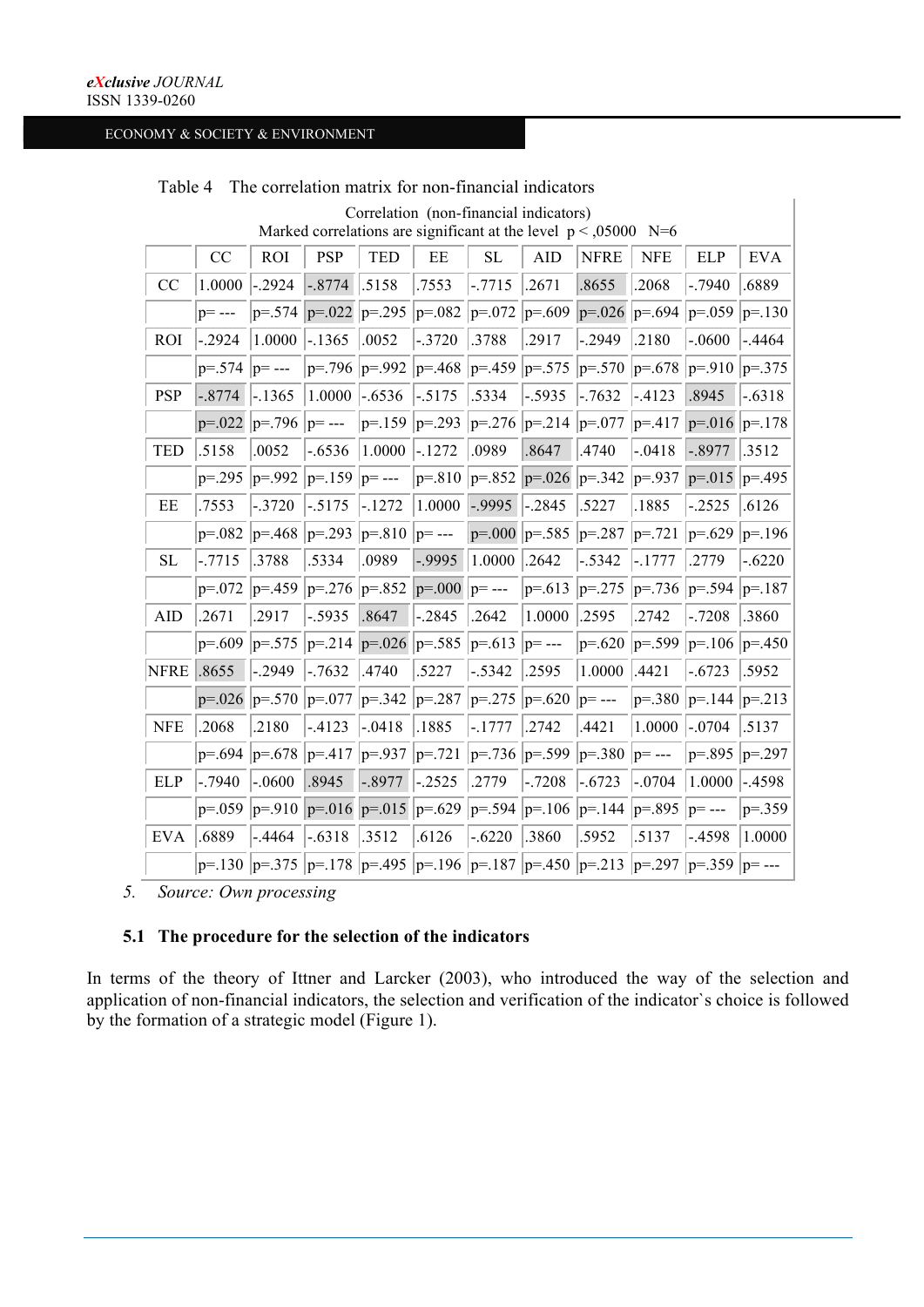

Figure 1 Strategic management map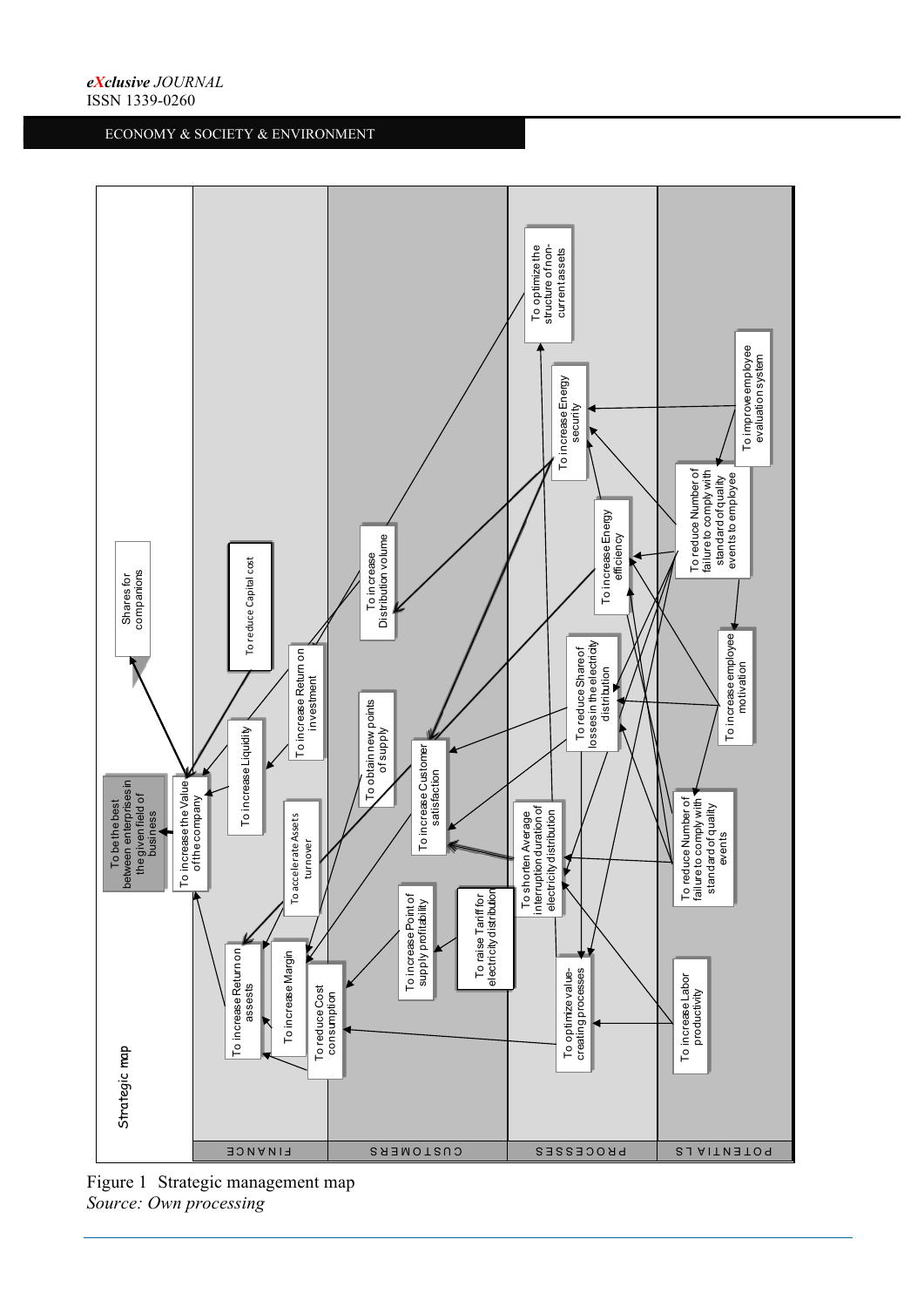When creating this model we applied selected indicators, as well as variables representing other perspectives of BSC model and propose strategic management map. This map is based on synthetic performance variable – EVA indicator. Strategic management map is divided into four perspectives; each of them contains selected number of targets and measures. Non-financial indicators occur mainly in customer perspective, internal perspective of BSC and perspective of BSC potentials.

This process does not finish by the proposal of strategic management map. It is necessary to monitor implementation of the objectives set out in the prognosis. The most appropriate way for pursuing objectives is the database which includes goals, measures, prognosis and control over its implementation (Table 5).

| No.            | Perspective      | Strategic objectives                                                          | <b>Indicator</b>                                      | <b>Measure</b>                        | 2012     | 2013     | 2014    | 2015     |
|----------------|------------------|-------------------------------------------------------------------------------|-------------------------------------------------------|---------------------------------------|----------|----------|---------|----------|
| $\mathbf{1}$   | Finance          | To increase the<br>Value of the<br>company                                    | <b>EVA</b>                                            | €                                     | $-75610$ | $-60000$ | $-4000$ | $\theta$ |
| $\overline{2}$ | Finance          | To increase Return<br>on assets                                               | <b>ROA</b>                                            | $\frac{0}{0}$                         | 3.94     | 4.19     | 4.79    | 5.50     |
| 3              | Finance          | To accelerate Assets<br>turnover                                              | AT                                                    | Ratio                                 | 0.47     | 0.51     | 0.58    | 0.67     |
| $\overline{4}$ | Finance          | To increase Return<br>on investment                                           | <b>ROI</b>                                            | $\frac{0}{0}$                         | 4.20     | 4.50     | 4.90    | 5.89     |
| 5              | Finance          | To increase Margin                                                            | M                                                     | $\frac{0}{0}$                         | 2.29     | 6.56     | 6.57    | 6.58     |
| 6              | Finance          | To reduce Capital<br>cost                                                     | <b>WACC</b>                                           | $\frac{0}{0}$                         | 12.85    | 12.85    | 4.70    | 4.70     |
| $\overline{7}$ | Finance          | To increase<br>Liquidity                                                      | CL                                                    | Ratio                                 | 0.66     | 1.05     | 1.21    | 1.33     |
| 8              | Finance          | To increase Cost<br>consumption                                               | CC                                                    | $E/N$ umber<br>of points<br>of supply | 0.49     | 0.51     | 0.57    | 0.61     |
| 9              | Customers        | To increase<br>Customer<br>satisfaction                                       | Questionnaire                                         | Points                                | 60.00    | 70.00    | 75.00   | 79.00    |
| 10             | Customers        | To increase Tariff<br>for electricity<br>distribution                         | Tariff                                                | E/MWh                                 | 16.91    | 16.98    | 17.00   | 17.21    |
| 11             | Customers        | To increase Point of<br>supply profitability                                  | Profit/Point of<br>$supply*100$                       | $\frac{0}{0}$                         | 17.89    | 18.00    | 18.21   | 18.45    |
| 12             | Customers        | To obtain new<br>Points of supply                                             | Number of points<br>of supply                         | Number                                | 618 029  | 640 000  | 655 000 | 700 000  |
| 13             | <b>Customers</b> | To increase<br>Distribution volume                                            | <b>Distribution</b><br>volume                         | <b>TWh</b>                            | 3.90     | 4.00     | 4.10    | 4.20     |
| 14             | Processes        | To shorten Average<br>interruption duration<br>of electricity<br>distribution | Period                                                | Minutes                               | 484.57   | 450.00   | 440.00  | 410.00   |
| 15             | Processes        | To reduce the Share<br>of losses in the<br>electricity<br>distribution        | Share of losses in<br>the electricity<br>distribution | $\frac{0}{0}$                         | 7.70     | 7.60     | 7.50    | 7.45     |

Table 5 Database of strategic objectives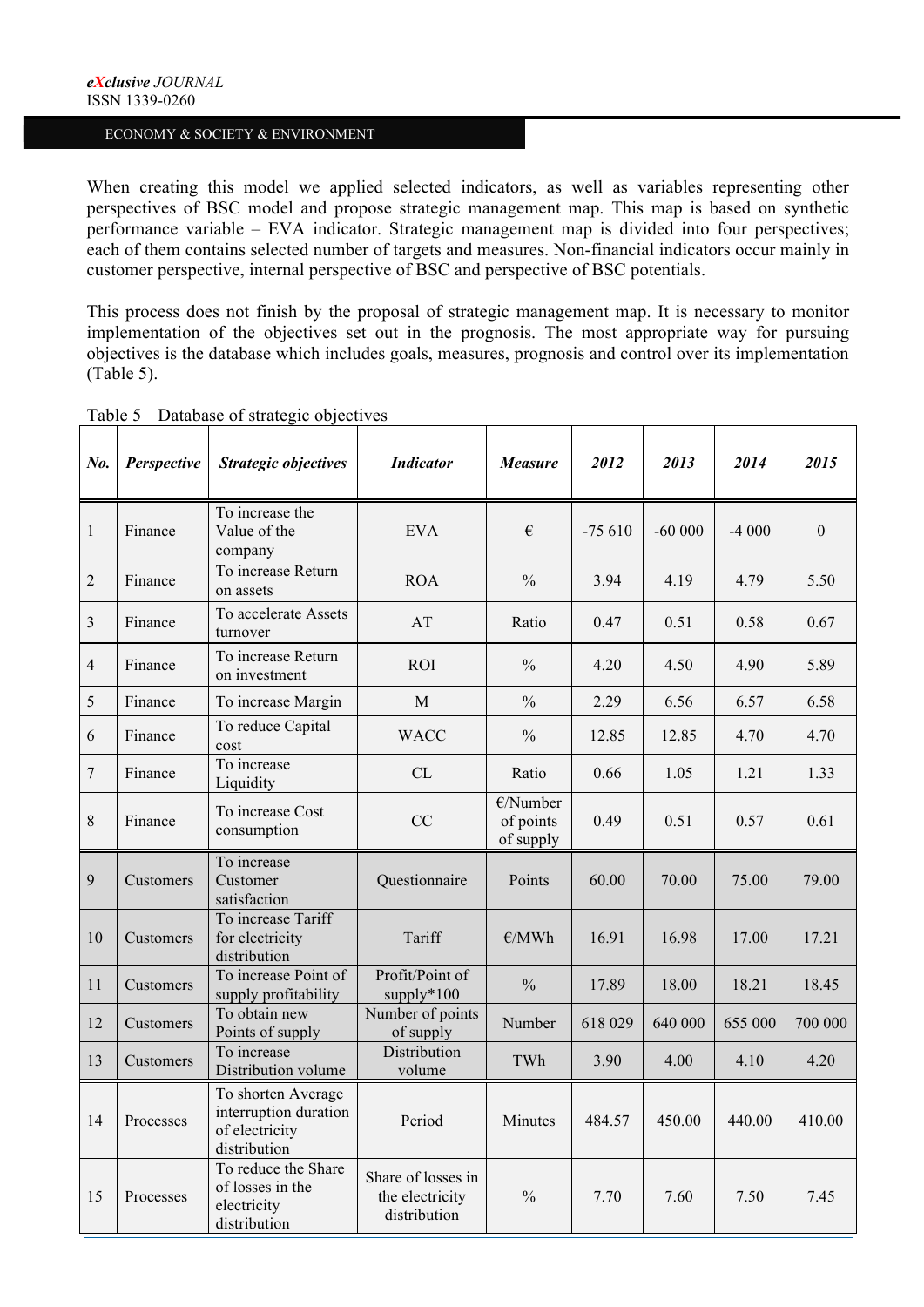| 16 | Processes  | To optimize the<br>structure of non-<br>current assets                                               | OM                                                                             | Ratio                                          | 0.47   | 0.51   | 0.58   | 0.67     |
|----|------------|------------------------------------------------------------------------------------------------------|--------------------------------------------------------------------------------|------------------------------------------------|--------|--------|--------|----------|
| 17 | Processes  | To optimize value-<br>creating processes                                                             | The number of<br>optimized<br>activities/<br>Number of<br>activities           | Ratio                                          | 0.10   | 0.15   | 0.20   | 0.25     |
| 18 | Processes  | To increase Energy<br>efficiency of<br>electricity<br>distribution                                   | The Amount of<br>electricity<br>supplied/overall<br>distribution<br>capacity   | $\frac{0}{0}$                                  | 92.08  | 93.00  | 93.50  | 94.00    |
| 19 | Potentials | To reduce Number<br>of failure to comply<br>with standard of<br>quality events                       | Number of<br>failure to comply<br>with standard/<br>Number of<br>events $*100$ | $\frac{0}{0}$                                  | 1.59   | 1.56   | 1.54   | 1.50     |
| 20 | Potentials | To reduce Number<br>of Failure to<br>Comply with<br><b>Standard of Quality</b><br>Events to Employee | Number/<br>Employee                                                            | Number/<br>Employee                            | 251.00 | 230.00 | 200.00 | 170.00   |
| 21 | Potentials | To increase<br>employee<br>motivation                                                                | Percentage of<br>Turnover                                                      | $\frac{0}{0}$                                  | 10.00  | 8.00   | 6.00   | 5.00     |
| 22 | Potentials | To increase<br>employee labour<br>productivity                                                       | Labour<br>productivity                                                         | $\epsilon$ /<br>Employee                       | 980.88 | 990.00 | 995.00 | 1 000 00 |
| 23 | Potentials | To improve<br>employees<br>evaluation system                                                         | Ouestionnaire                                                                  | Average<br>number of<br>points per<br>employee | 78.00  | 80.00  | 83.00  | 87.00    |

*Source: Own processing*

For the successful application of the Balanced ScoreCard strategic model it is necessary to implement these steps:

- to build strategic causal model and set out its key areas and indicators,
- to verify enterprise databases and the location of non-financial indicators in them,
- to verify the model and the relationships inside it,
- to constantly upgrade the model, particularly in relation to the outside surroundings,
- to implement activities based on the results and to use the results in decision-making,
- to constantly supervise the results mainly on the basis of post analyses.

## **References**

- 1. CHUNG, K. H., 1987. Management: Critical success factors. Newton, MA: Allyn and Bacon, Inc.
- 2. DANIEL, D. R., 1961. "Management Information Crisis," Harvard Business Review, Sept.-Oct.
- 3. GRŰNWALD, R. a J. HOLEČKOVÁ, 2009. Finanční analýza a plánování podniku. 2. vyd. Praha: Ekopress, s.r.o. ISBN 978-80-86929-26-2